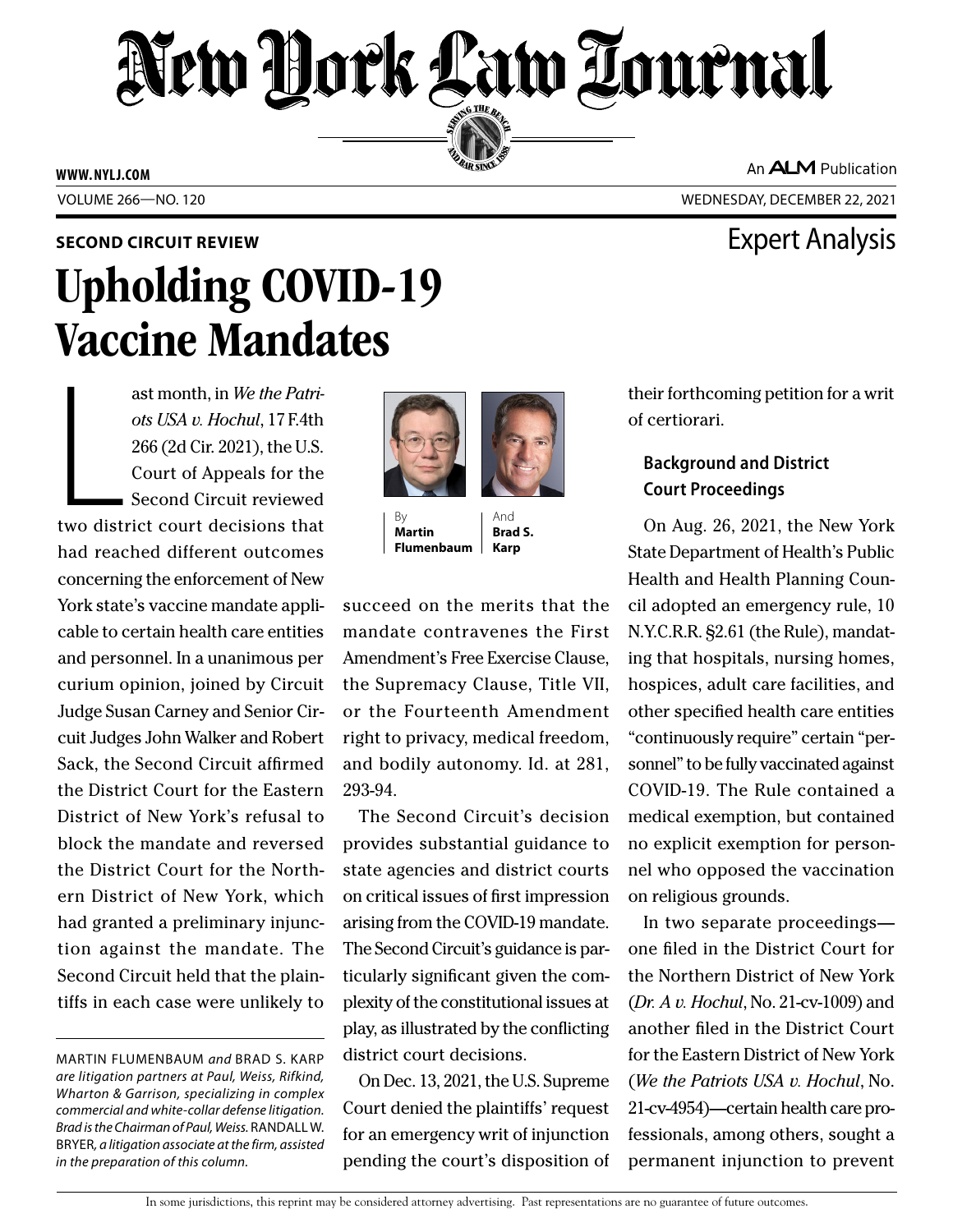New York state from enforcing the Rule, claiming that receiving any of the vaccines would conflict with their religious beliefs because the vaccines were developed or produced using cell lines derived from fetal cells obtained from abortions or miscarriages.

In *We the Patriots USA v. Hochul*, District Judge Kuntz denied plaintiffs' request for a temporary restraining order, preliminary injunction and permanent injunction, without explanation and without ordering or receiving a response from the state. Two days later, in *Dr. A v. Hochul*, District Judge Hurd granted plaintiffs' request for a temporary restraining order and, on Oct. 12, 2021, issued a preliminary injunction. 2021 WL 4734404 (N.D.N.Y. Oct. 12, 2021). Judge Hurd held that plaintiffs were likely to succeed on their Free Exercise Clause and Supremacy Clause claims. Appeals were taken in both cases, and the Second Circuit considered them in tandem.

#### **The Second Circuit Opinion**

The Second Circuit rejected plaintiffs' Free Exercise Clause, Fourteenth Amendment, Supremacy Clause, and Title VII claims, and reversed the District Court's decision in *Dr. A v. Hochul*.

*First*, the court considered whether the Rule violates the Free Exercise Clause since it does not include an exemption for employees who oppose receiving the vaccine on religious grounds. As an initial matter,

the court held, under the framework articulated by the Supreme Court in *Employment Division, Department of Human Resources of Oregon v. Smith*, 494 U.S. 872 (1990), that the Rule is facially neutral because "it does not single out employees who decline vaccination on religious grounds." 17 F.4th at 281.

The court also determined that the Rule is generally applicable under *Smith.* Id. at 287-90. Although plaintiffs pointed to the existence of a

The Second Circuit's decision provides substantial guidance to state agencies and district courts on critical issues of first impression arising from the COVID-19 mandate.

medical exemption, the court was unpersuaded, reasoning that "the limited evidence now before us suggests that the medical exemption is not 'as harmful to the legitimate government interests purportedly justifying' the Rule as a religious exemption would be." Id. at 286. The court also rejected plaintiffs' argument that the Rule created a "mechanism for individualized exemptions," holding that it provides "an objectively defined category of people to whom the vaccine requirement does not apply." Id. at 289. Because plaintiffs failed to demonstrate at the preliminary injunction stage that they were likely to succeed in showing the Rule was not neutral or

generally applicable, it was subject to rational basis review, which was "easily me[t]." Id. at 290.

*Second*, the court assessed whether the Rule "contravenes the Supremacy Clause because it is preempted by Title VII, which prohibits discrimination in employment on the basis of religion." Id. Specifically, plaintiffs asserted that the lack of a religious exemption prevented them from seeking reasonable accommodations from their employers under Title VII. Id. at 291-93. The state countered, and the court agreed, that nothing in the Rule "precludes employers from accommodating religious objectors by giving them … assignments—such as telemedicine—where they would not pose a risk of infection to other personnel, patients, or residents." Id. at 292 (ellipses in original). Here, plaintiffs failed to provide any evidence that they were denied reasonable accommodations. Id.

*Third*, the court held that plaintiffs also failed to establish that the Rule violated their fundamental rights to privacy, medical freedom, and bodily autonomy under the Fourteenth Amendment. Id. at 293-94. The court reasoned that under Supreme Court precedent, "the Constitution embodies no fundamental right that in and of itself would render vaccine requirements imposed in the public interest, in the face of a public health emergency, unconstitutional." Id. at 293 (citing *Jacobson v. Massachusetts*, 197 U.S. 11 (1905)).